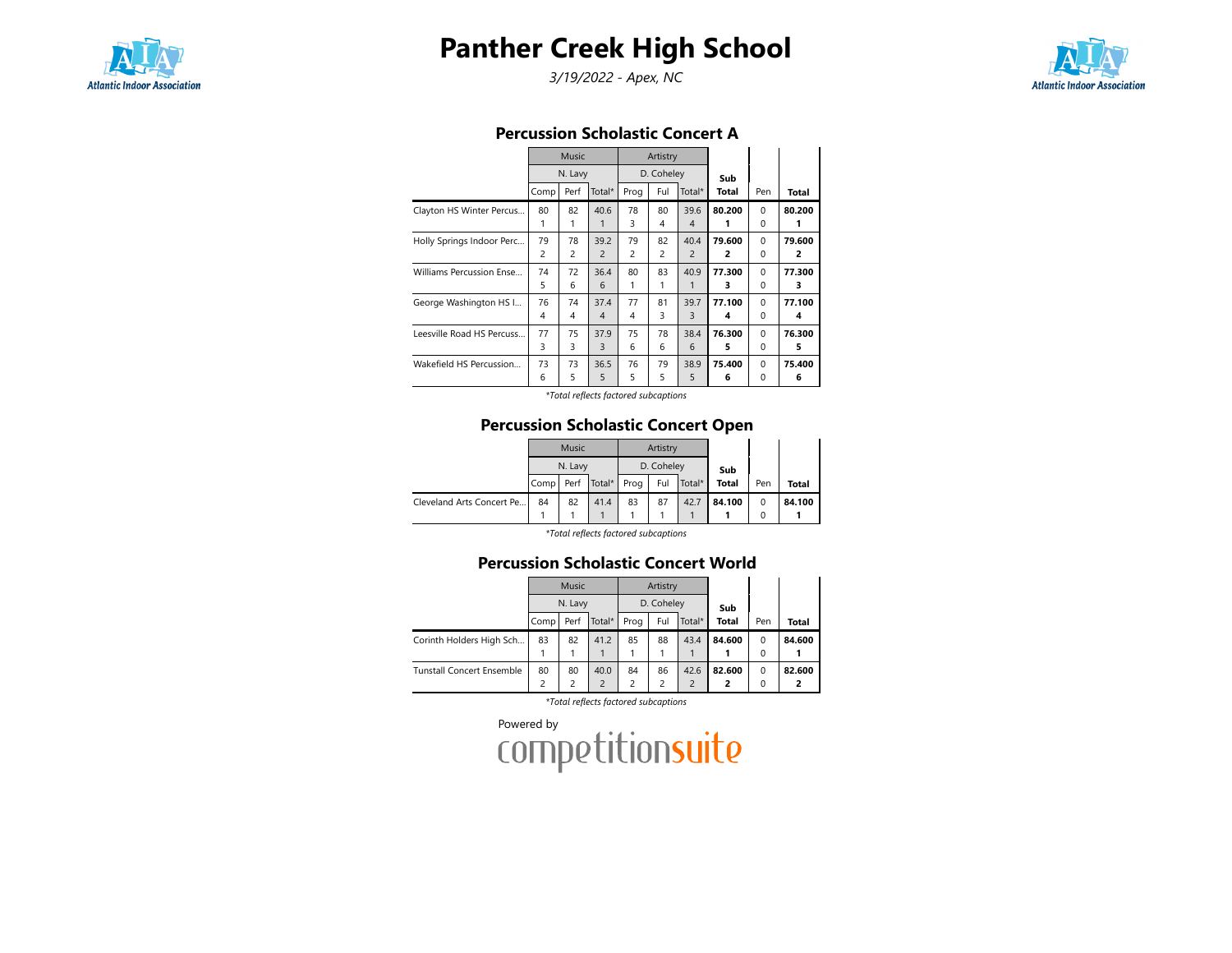

# Panther Creek High School

3/19/2022 - Apex, NC



## Percussion Scholastic Regional A

|                            |      | <b>Music</b> |                |                | Effect - Music |                |                | Visual    |                |     | Effect - Visual |                |        |          |                |
|----------------------------|------|--------------|----------------|----------------|----------------|----------------|----------------|-----------|----------------|-----|-----------------|----------------|--------|----------|----------------|
|                            |      | N. Lavy      |                |                | M. Kirby       |                |                | K. Chaney |                |     | D. Coheley      |                | Sub    |          |                |
|                            | Comp | Perf         | Total*         | Ovr            | Mus            | Total*         | Comp           | Perf      | Total          | Ovr | Vis             | Total          | Total  | Pen      | <b>Total</b>   |
| Apex Friendship HS Indo    | 70   | 72           | 21.4           | 87             | 82             | 25.35          | 82             | 82        | 16.4           | 76  | 79              | 15.5           | 78.650 | $\Omega$ | 78.650         |
|                            | 5    | 3            | $\overline{4}$ | 1              | 2              | 1              | $\overline{c}$ | 2         | $\overline{2}$ | 2   | 2               | $\overline{2}$ | 1      | 0        | 1              |
| West Craven Indoor Perc    | 75   | 77           | 22.9           | 81             | 83             | 24.6           | 79             | 80        | 15.9           | 74  | 77              | 15.1           | 78.500 | $\Omega$ | 78.500         |
|                            | 2    | 2            | $\overline{2}$ | 3              |                | $\overline{2}$ | 4              | 3         | 3              | 4   | 4               | 4              | 2      | 0        | $\overline{2}$ |
| Swansboro High School I    | 81   | 79           | 23.9           | 74             | 73             | 22.05          | 85             | 85        | 17.0           | 75  | 78              | 15.3           | 78.250 | $\Omega$ | 78.250         |
|                            |      |              |                | 5              | 5              | 5              |                |           |                | 3   | 3               | 3              | з      | $\Omega$ | 3              |
| Carteret Collective Indoor | 73   | 71           | 21.5           | 78             | 75             | 22.95          | 81             | 77        | 15.8           | 81  | 83              | 16.4           | 76.650 | $\Omega$ | 76.650         |
|                            | 4    | 4            | 3              | 4              | 4              | $\overline{4}$ | 3              | 5         | $\overline{4}$ |     |                 |                | 4      | 0        | 4              |
| Middle Creek Winter Perc   | 74   | 69           | 21.2           | 84             | 78             | 24.3           | 77             | 78        | 15.5           | 72  | 75              | 14.7           | 75.700 | $\Omega$ | 75.700         |
|                            | 3    | 5.           | 5              | $\overline{c}$ | 3              | 3              | 5              | 4         | 5              | 5   | 5               | 5              | 5      | $\Omega$ | 5              |
| Gates County High Schoo    | 67   | 67           | 20.1           | 65             | 69             | 20.1           | 72             | 72        | 14.4           | 68  | 72              | 14.0           | 68.600 | $\Omega$ | 68.600         |
|                            | 6    | 6            | 6              | 6              | 6              | 6              | 6              | 6         | 6              | 6   | 6               | 6              | 6      | 0        | 6              |

\*Total reflects factored subcaptions

#### Percussion Scholastic A

|                          |      | Music   |                |                | Effect - Music |       |             | Visual    |                |     | Effect - Visual |       |        |      |              |
|--------------------------|------|---------|----------------|----------------|----------------|-------|-------------|-----------|----------------|-----|-----------------|-------|--------|------|--------------|
|                          |      | N. Lavy |                |                | M. Kirby       |       |             | K. Chaney |                |     | D. Coheley      |       |        |      |              |
|                          | Comp | Perf    | Total*         | Ovr            | Mus            |       | Total* Comp | Perf      | Total          | Ovr | Vis             | Total | Total  | Pen  | <b>Total</b> |
| Green Hope High School   | 83   | 82      | 24.7           | 87             | 83             | 25.5  | 89          | 88        | 17.7           | 84  | 87              | 17.1  | 85.000 | 0    | 85.000       |
|                          |      |         |                |                |                |       |             |           |                |     |                 |       |        |      |              |
| Athens Drive H.S. Winter | 77   | 75      | 22.7           | 77             | 76             | 22.95 | 80          | 82        | 16.2           | 74  | 78              | 15.2  | 77.050 | 0    | 77.050       |
|                          |      |         | $\overline{3}$ | 3              | 3              | 3     |             |           | $\overline{2}$ | 3   |                 | 3     |        |      |              |
| Cary Indoor Percussion E | 79   | 80      | 23.9           | 80             | 82             | 24.3  | 81          | 79        | 16.0           | 76  | 79              | 15.5  | 79.700 | 2.85 | 76.850       |
|                          | ∍    |         | $\overline{2}$ | $\overline{c}$ | 2              | 2     |             | 3         | 3              | っ   |                 |       |        |      |              |

\*Total reflects factored subcaptions

### Percussion Scholastic Open

|                          |       | <b>Music</b> |        |          | Effect - Music |           |                      | Visual |            |     | Effect - Visual |       |              |     |        |
|--------------------------|-------|--------------|--------|----------|----------------|-----------|----------------------|--------|------------|-----|-----------------|-------|--------------|-----|--------|
|                          |       | N. Lavy      |        | M. Kirby |                | K. Chaney |                      |        | D. Coheley |     |                 | Sub   |              |     |        |
|                          | Compl | Perf         | Total* | Ovr      |                |           | Mus Total* Comp Perf |        | Total      | Ovr | Vis             | Total | <b>Total</b> | Pen | Total  |
| Panther Creek Indoor Per | 84    | 81           | 24.6   | 84       | 81             | 24.75     | 82                   | 80     | 16.2       | 83  | 85              | 16.8  | 82.350       |     | 82.350 |
|                          |       |              |        |          |                |           |                      |        |            |     |                 |       |              |     |        |

\*Total reflects factored subcaptions